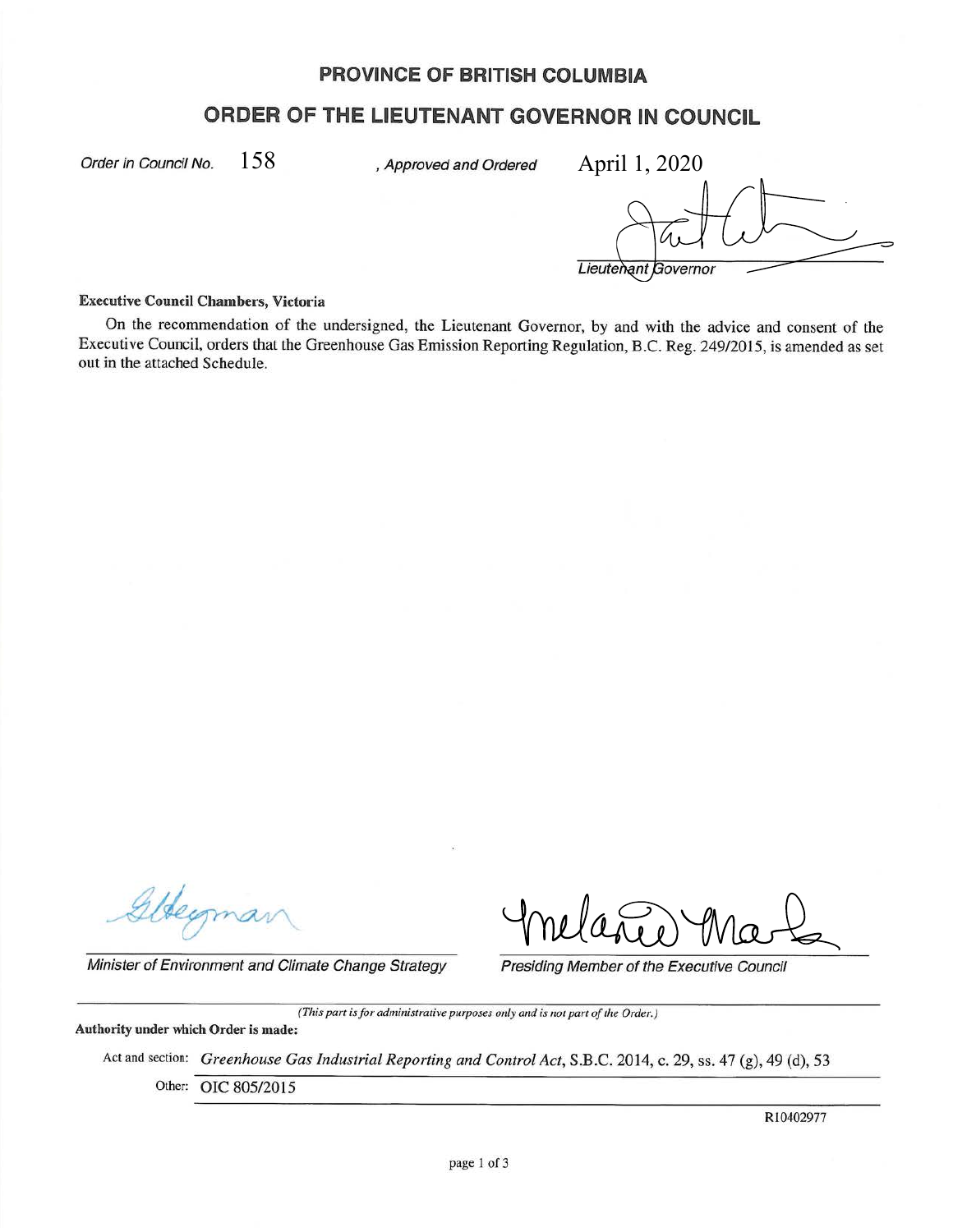### **SCHEDULE**

#### *1 Section 13 is amended*

- *(a) by renumbering the section as section 13 (1), and*
- *(b) by adding the following subsection:* 
	- (2) Despite subsection (1) (a) and sections 14, 28 (1) and (3) *[requirement for verification of emission reports],* 29 (1) and (3) *[requirement for verification of supplementary emission reports],* 35 (1) *[requirement for verification of reports]*  and 36 (1) *[ requirement for verification of supplementary reports],* in relation to an emission report for the reporting period ending December 31, 2019 and an emission report to which section 28 (3) applies,
		- (a) the director may
			- (i) accept submission of an emission report that does not include information required under section 14 or a verification statement in accordance with section 28 (1) or (3), 29 (1) or (3), 35 (1) or 36 (1), and
			- (ii) extend the date for submission of the information or the verification statement that was not included in the emission report accepted under subparagraph (i) by up to 6 months, or
		- (b) the director may extend the date an emission report must be submitted to the director by up to 6 months.

#### *2 Section 19 is amended*

- *(a) by renumbering the section as section 19 (1), and*
- *(b) by adding the following subsection:* 
	- (2) Despite subsection (1) (a) and sections 23 *[content of compliance reports},* 35 (1) *[ requirement for verification of reports]* and 36 (1) *[verification of supplementary reports],* in relation to a compliance report for the compliance period ending December 31, 2019,
		- (a) the director may
			- (i) accept submission of a compliance report that does not include information required under section 23 or a verification statement in accordance with section 35 (1) or 36 (1), and
			- (ii) extend the date for submission of the information or the verification statement that was not included in the compliance report accepted under subparagraph (i) by up to 6 months, or
		- (b) the director may extend the date a compliance report must be submitted to the director by up to 6 months.

### *3 Section 30 is amended*

*(a) in subsection (2) (d) by striking out* "as described in subsection (3)" *and substituting* "as described in subsections (3) and (4), as applicable",